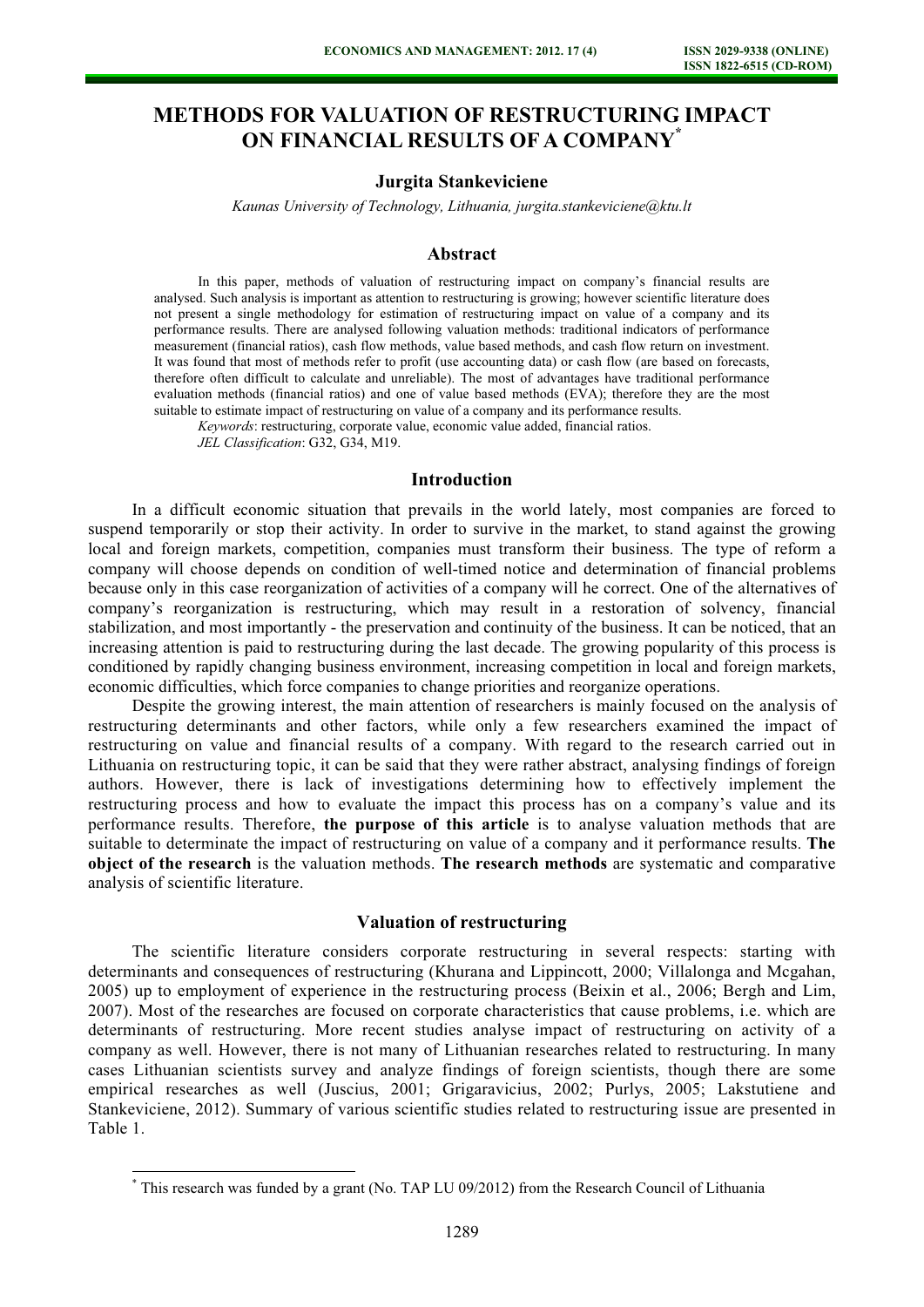Review of studies clearly evidence that only few of them analyse impact of restructuring on corporate value and none of them present a single methodology for estimation of restructuring impact on value of a company and its performance results. Therefore, further various methods for valuation of company's performance are discussed.

| <b>Field of research</b>                                            | <b>Results of research</b>                                                                                                                                                                                                  | Author, year, country                                                                                                                                                                                                                     |
|---------------------------------------------------------------------|-----------------------------------------------------------------------------------------------------------------------------------------------------------------------------------------------------------------------------|-------------------------------------------------------------------------------------------------------------------------------------------------------------------------------------------------------------------------------------------|
| Financial crisis of<br>companies                                    | There are identified key efficiency<br>factors of assets', operations',<br>management and financial strategies.                                                                                                             | Sudarsaman et al., 2001, Great Britain                                                                                                                                                                                                    |
| Cost of rehabilitation of<br>companies                              | There are distinguished net<br>rehabilitation costs and their calculation<br>methodology is presented.                                                                                                                      | Purlys, 2005, Lithuania                                                                                                                                                                                                                   |
| Role of restructuring<br>learning in creation of<br>corporate value | There is presented different<br>restructuring experience related to the<br>restructuring method and performance<br>indicators.                                                                                              | Bergh, et al., 2008, USA                                                                                                                                                                                                                  |
| Impact of restructuring on<br>corporate value                       | It was established that value of<br>restructured companies is lower than<br>that of not-restructured companies.                                                                                                             | Makhija, 2004, USA;<br>Baek, et al., 2001, Korea;<br>Lakstutiene and Stankeviciene, 2012,<br>Lithuania                                                                                                                                    |
| Effectiveness of<br>restructuring                                   | There are identified criteria that must be<br>assessed in restructuring a company.                                                                                                                                          | Bivainis, et al., 2002, Lithuania                                                                                                                                                                                                         |
| Factors of restructuring                                            | Restructuring is determined by:<br>management efficiency, properly chosen<br>time and objectives, growth<br>opportunities, size of company, net cash<br>flow, level of profit and liabilities,<br>number of employees, etc. | Powell and Yawson, 2007, Australia;<br>Gigaravicius, 2002, Lithuania;<br>Beixin, et al., 2006, USA;<br>Bergh, et al., 2008, USA;<br>Khurana and Lippincott, 2000, USA;<br>Villalonga and Mcgahan, 2005, USA;<br>Juscius, 2001, Lithuania. |

| Table 1. Researches related to restructuring |
|----------------------------------------------|
|----------------------------------------------|

Traditional indicators of performance measurement. The most of Lithuanian companies use absolute values (such as revenue, net profit, profit before taxes) in order to evaluate performance results of a company (Christauskas and Kazlauskiene, 2009). Besides them, efficiency of activity is measured using return on investment (ROI), return on capital and other financial ratios. Ratios are more informative than absolute values, since they outline performance efficiency more precisely (Sakiene and Puleikiene, 2009). Foreign, as well as Lithuanian scientists also apply financial ratios to evaluate performance of a company or the effect of different decisions (including restructuring) on performance results (Charitonovas, 2004; Leepsa and Mishra, 2012; Lukason, 2012; Fedier, 2011)

Various groups of ratios are used for performance analysis of a company, however, for more accurate results, it is important to compute systems of indicators but not separate ratios. H. Sakiene and K. Puleikiene (2009) in their analysis of ratios showed that the most commonly used indicators belong to groups of profitability, liquidity (solvency), efficiency of asset management (turnover), capital structure and debt management (financial stability), market value. Key financial ratios are presented in Table 2.

As A. Lakstutie and J. Stankeviciene (2012) state, the main advantage of financial ratios is simple calculation, where outside information of a company is enough. In addition, all companies may be evaluated using them if they are not exclusively specific and if they use the same accounting methods. However, financial ratios have some limitations, as well: they are sensitive to accounting errors, some of them (those of market value) can be calculated only for listed companies. For these reasons, financial ratios can be used at the beginning of analysis and other methods should be used hereafter.

Cash flow methods. In estimating value of a company, a great attention is also given on methods of discounted cash flow (Jennergren, 2011a; Jennergren, 2011b; Zaptorius and Garbanovas, 2007), where following models can be distinguished: discounted cash flow (DCF), discounted dividend (DDM) and discounted free cash flow (FCF). Discounted cash flow methods assess all future revenues and convert them to current value. The main difference among the methods is that different cash flows and discount rates are used.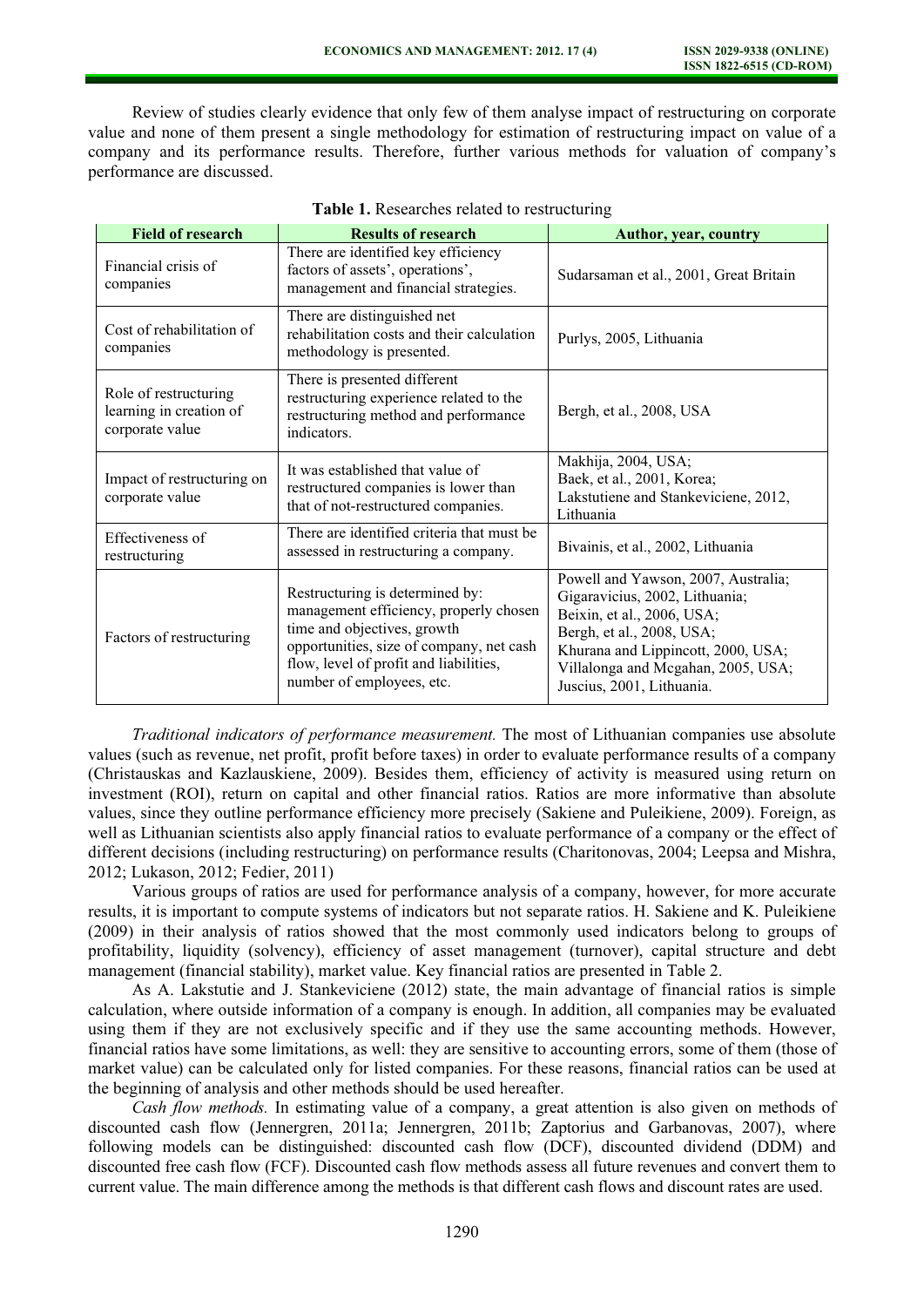| <b>Ratio</b>                                                                                | Formula                                                                | No of<br>formula |  |  |  |
|---------------------------------------------------------------------------------------------|------------------------------------------------------------------------|------------------|--|--|--|
| <b>Profitability ratios</b>                                                                 |                                                                        |                  |  |  |  |
| reflect efficiency of profit-earning, investment, and financial decision-making             |                                                                        |                  |  |  |  |
| Gross profit margin                                                                         | Gross profit / Sales revenue * 100                                     | 1                |  |  |  |
| Operating profit margin                                                                     | Operating profit / Sales revenue *100                                  | $\overline{c}$   |  |  |  |
| Net profit margin                                                                           | Net profit / Sales revenue *100                                        | $\overline{3}$   |  |  |  |
| Return on assets (ROA)                                                                      | Net profit / Total assets *100                                         | $\overline{4}$   |  |  |  |
| Return on equity (ROE)                                                                      | Net profit / Equity *100                                               | 5                |  |  |  |
|                                                                                             | Liquidity (solvency) ratios                                            |                  |  |  |  |
|                                                                                             | reflect ability of a company to fulfill short-term liabilities in time |                  |  |  |  |
| Current ratio                                                                               | Current assets / Current liabilities                                   | 6                |  |  |  |
| Quick ratio                                                                                 | (Current assets-inventory) / Current liabilities                       | $\overline{7}$   |  |  |  |
| Cash ratio                                                                                  | Cash / Current liabilities                                             | 8                |  |  |  |
| Net working capital                                                                         | Current assets - Current liabilities                                   | 9                |  |  |  |
| <b>Asset turnover ratio</b>                                                                 |                                                                        |                  |  |  |  |
| reflect efficiently of assets management in a company                                       |                                                                        |                  |  |  |  |
| Inventory turnover                                                                          | Sales revenue / Mean inventory                                         | 10               |  |  |  |
| Receivables turnover                                                                        | Sales revenue / Mean accounts receivable                               | 11               |  |  |  |
| Payables turnover                                                                           | Sales revenue / Mean accounts payable                                  | 12               |  |  |  |
| Net working capital turnover                                                                | Sales revenue /Mean net working capital                                | 13               |  |  |  |
| Fixed asset turnover                                                                        | Sales revenue / Fixed assets                                           | 14               |  |  |  |
| Total asset turnover                                                                        | Sales revenue / Total assets                                           | 15               |  |  |  |
| Capital structure and debt management ratio                                                 |                                                                        |                  |  |  |  |
| reflect ability of a company to meet its liabilities and size of leverage                   |                                                                        |                  |  |  |  |
| Debt ratio                                                                                  | Total liabilities / Total assets                                       | 16               |  |  |  |
| Debt-to-equity ratio                                                                        | Total liabilities / Equity                                             | 17               |  |  |  |
| Equity multiplier                                                                           | Total assets / Equity                                                  | 18               |  |  |  |
| Long-term debt ratio                                                                        | Long-term debt / Total assets                                          | 19               |  |  |  |
| <b>Market value ratios</b>                                                                  |                                                                        |                  |  |  |  |
| are used for companies listed on the Stock Exchange, because they are based on share prices |                                                                        |                  |  |  |  |
| Capitalization                                                                              | Number of ordinary shares * Stock market price                         | 20               |  |  |  |
| Earnings per share (EPS)                                                                    | Net profit / Number of ordinary shares                                 | 21               |  |  |  |
| Price-to-earnings ratio (P/E)                                                               | Stock market price / Earnings per share                                | 22               |  |  |  |
| Stock book value                                                                            | Equity / Number of ordinary shares                                     | 23               |  |  |  |
| Market-to-book ratio (MBR)                                                                  | Stock market price / Stock book value                                  | 24               |  |  |  |

#### Table 2. Financial ratios

The most common method used in scientific literature for estimation of value of a company, is a discounted cash flow method (DCF), where other dimensions (net profit, dividends, interest, etc.) can be used. The DCF method is based on the calculation of present value of future cash flows; in this case, the corporate value equals net value of future cash flows. According to the DCF model, a value is calculated as follows:

$$
V = \sum_{t=1}^{\infty} \frac{E[CF_{t}]}{(1+r_c)^t}
$$
 (25)

Here:  $CF_t$  – cash flow of period t;  $r_c$  – capital cost, estimated adding to risk.

A. Dzikevicius et al., (2008) distinguish model of discounted dividend (DDM) and mark out the possibility to appraise the effect of time, also the life cycle of a company or product as an advantage. Value of a company is calculated as follows:

$$
V = \frac{D_1}{1+k} + \frac{D_2}{(1+k)^2} + \frac{D_3}{(1+k)^3} + \dots = \sum_{t=1}^{\infty} \frac{D_t}{(1+k)^t}
$$
(26)

Here:  $D_t$  – dividend per share in the corresponding year t; k – required profit rate in the year t.

Models of discounted free cash flow are suitable for use when a company does not pay dividends. There can be noted models of discounted cash flow (FCFF) and discounted cash flow on equity (FCFE).

According to FCFF method, value of a company can be calculated as follows: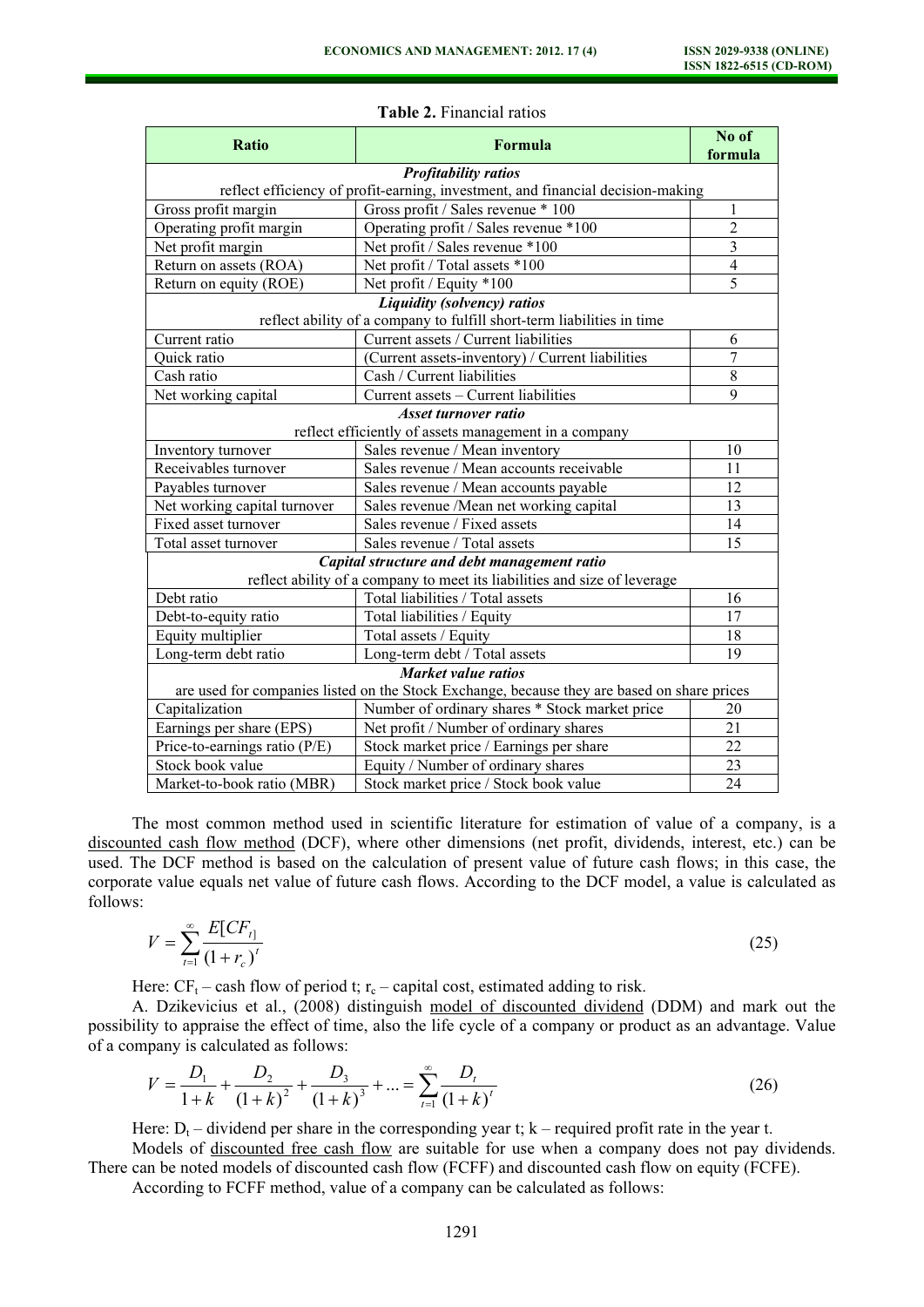$$
V = \sum_{t=1}^{T} \frac{FCFF_t}{(1 + WACC)^t} + \frac{TV}{(1 + WACC)^T}
$$
 (27)

Here:  $FCFF_t$  - Free cash flow in the period t (operating profit after-tax + depreciation expense - longterm investment - change in working capital); T - the last forecasted year; WACC - the weighted average capital cost of a company; TV - continued value.

According to FCFE method, value of a company can be calculated as follows:

$$
V = \sum_{t=1}^{T} \frac{FCFE_t}{(1 + k_e)^t} + \frac{TV}{(1 + k_e)^T}
$$
(28)

Here:  $FCFE_1$  - Free cash flow on equity in the period t (net profit + depreciation expense - long-term investment  $\times$  (1 - debt capital) - change in working capital  $\times$  (1 - debt capital)); k<sub>e</sub> – cost of equity.

These methods determine value of a company through value of its share price; therefore it is difficult to evaluate companies whose shares are not traded. In summary, the cash flow methods also have following limitations: 1) reliability and accuracy of cash flow forecasting: the longer is the forecasting period, the more complicated is calculation, and there may be cases when the assumptions of forecasting are settled according to the expected results; 2 ) model of dividend discount can be applied, if a company pays dividends and they can be easily forecasted; otherwise, the calculation is complicated by the need to identify likely rate for dividend payment; 3) it is difficult to settle a discount rate; 4) it is required a complex detailed analysis; 5) methods can be applied only under certain conditions; 6) internal information is required in order to calculate value of a company. Thus, these methods are stochastic because forecasting is based on assumptions that change when business environment is changing. Therefore, it is difficult to make a longterm performance forecasting.

Value based methods. According to C. Christauskas and V. Kazlauskiene (2009), traditional methods are insufficient to determine value of a company under today's dynamic business conditions, therefore modern valuation systems become increasingly popular. This view is shared by L. Vaskeliene and V. Boguslauskas (2001) who emphasize that none of the traditional valuation method is recognized as the most proper and closest outlining the company's value in so far. Value based valuation methods are not new and are used in practice since 1990 (Petravicius, 2008); but more common in Lithuanian companies is only EVA indicator (Christauskas and Kazlauskas, 2009).

Economic value added (EVA) proposes that value is created when the revenue generated by a company overpass economic costs, which include expenditure from the profit and loss statement and cost of capital. As compared with traditional valuation methods, EVA is advantaged because it measures and expresses value created to shareholders in cash rather than other units. T. Petravicius (2008) indicates that this indicator can be used to evaluate mergers, efficiency of new product introduction to market, consequently, also the effect of restructuring. EVA is calculated using following formula (Keys et al., 2001; Nthoesane, 2012):

$$
EVA = NOPAT - (C \times Capital)
$$
 (29)

Here: NOPAT – operating profit after taxes;  $C$  – rate of capital cost (WACC); Capital – at the beginning of the year (long-term and short-term financial debt  $+$  equity).

Market value added (MVA) is the difference between the market value of stock and book value of equity (or the present value of future EVAs) (Petravicius, 2008). This value can be calculated as follows:

$$
MVA = Market value of a company - CEt-1
$$
 (30)

Here:  $CE_{t-1}$  – total amount of capital; Market value of a company = market value of equity + book value of liabilities.

When MVA is calculated, value of a company equals to:

 $V = IC + MVA$  (31)

Here: IC – book value of invested capital.

A positive value of this indicator evidences that an extra market value is created to shareholders of a company.

Cash flow return on investment (CFROI) is an average return on projects of a company (Petravicius, 2008). This indicator is calculated as follows:

$$
CFROI = (CF - ED) / Cad \tag{32}
$$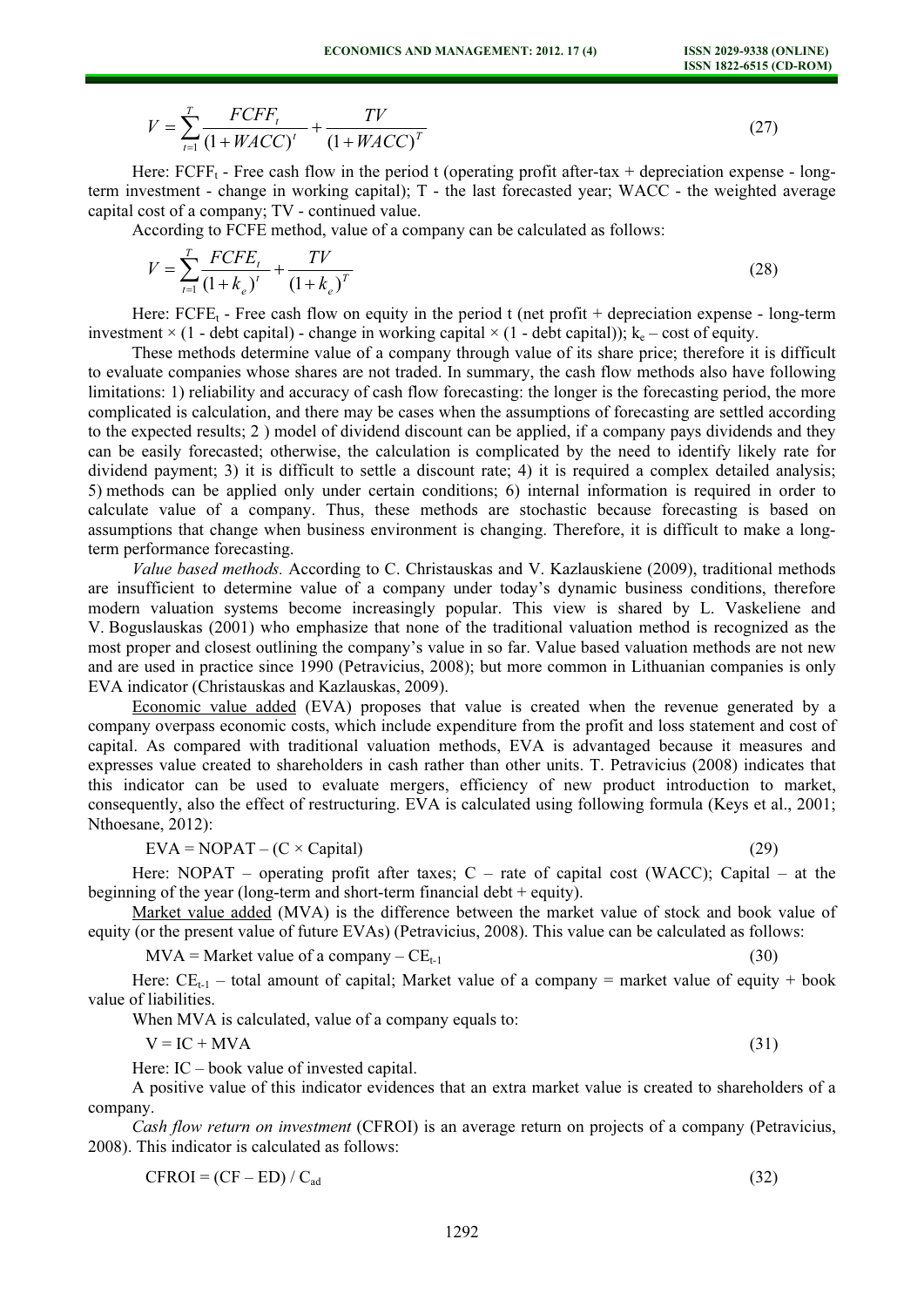$ED = RC \times k_c / ((1 + k_c)^n)$  $(-1)$  (33)

Here: ED – economic depreciation; RC – asset renewal expenditure with respect to inflation;  $k_c$  – capital cost of a project; n – duration of a project in years.

In this case, value of a company equals to:

$$
V = [(CFROI*I-DA)(1-t)-(CX-DA)-\Delta WC]/(k_c-g_n)
$$
\n(34)

Here: I – investments;  $DA$  – depreciation and amortization;  $t - tax$  rate;  $CX$  – capital expenditure;  $\Delta$ WC – change of current assets; k<sub>c</sub> – cost of capital; g<sub>n</sub> – growth rate.

The value to the shareholders is created when CFROI rate is higher than the cost of capital.

The analysed literature evidence that there are many models suitable for the valuation of impact of restructuring on value of a company and its performance results. Therefore, it is necessary to designate models that are most suitable for this reason.

# Estimation of methods' appropriateness to evaluate outcomes of restructuring

Earlier in this paper, different methods used to evaluate impact of restructuring on value of a company were discussed. In order to establish their appropriateness and to select the most suitable, advantages and limitations of all discussed methods are presented in Table 3.

| <b>Financial ratios</b>                                                                                                                                                                                                                                                                                              |                                                                                                                                                                                                                                                                            |  |  |  |
|----------------------------------------------------------------------------------------------------------------------------------------------------------------------------------------------------------------------------------------------------------------------------------------------------------------------|----------------------------------------------------------------------------------------------------------------------------------------------------------------------------------------------------------------------------------------------------------------------------|--|--|--|
| Advantages                                                                                                                                                                                                                                                                                                           | Limitations                                                                                                                                                                                                                                                                |  |  |  |
| • Simple calculation of the ratios<br>• Suitable for valuation of any type of a company<br>• Does not require forecasting of future cash flow<br>• Outside information of a company is enough                                                                                                                        | • Is based on accounting estimates, therefore they<br>are sensitive to accounting errors<br>• Ratios of market value can be calculated only<br>for listed companies<br>• Cash flows are disregarded<br>• Shows the result of only a specific year                          |  |  |  |
| <b>Cash flow methods</b>                                                                                                                                                                                                                                                                                             |                                                                                                                                                                                                                                                                            |  |  |  |
| Advantages                                                                                                                                                                                                                                                                                                           | Limitations                                                                                                                                                                                                                                                                |  |  |  |
| • Cash flows are included                                                                                                                                                                                                                                                                                            | • Forecasting is not reliable<br>• Calculation is complicated<br>• Not all companies pay dividends and it is<br>difficult to forecast them<br>• It is difficult to settle a discount rate<br>• Complex detailed analysis is required<br>• Internal information is required |  |  |  |
| <b>EVA</b>                                                                                                                                                                                                                                                                                                           |                                                                                                                                                                                                                                                                            |  |  |  |
| Advantages                                                                                                                                                                                                                                                                                                           | Limitations                                                                                                                                                                                                                                                                |  |  |  |
| • Simple calculation of the indicator<br>• Current and foreseen costs are included<br>• Suitable for valuation of any type of a company<br>• Debt and equity cost is included<br>• Does not require forecasting of future cash flow<br>• Allows to monitor and control usage of invested capital<br>more effectively | • Is based on accounting estimates, therefore it<br>may be affected by accounting distortions<br>• Cash flows are disregarded<br>• Shows the result of only a specific year<br>• Requires external and internal information of a<br>company                                |  |  |  |
| <b>MVA</b>                                                                                                                                                                                                                                                                                                           |                                                                                                                                                                                                                                                                            |  |  |  |
| <b>Advantages</b>                                                                                                                                                                                                                                                                                                    | Limitations                                                                                                                                                                                                                                                                |  |  |  |
| • Demonstrates the efficiency of government decisions at all<br>levels of management<br>• Estimates the performance efficiency of managers<br>• Public information is sufficient for the calculation of the<br>indicator                                                                                             | • Must be used together with others, because if<br>based solely on MVA method, the majority of<br>management decisions would be made<br>considering only short-term outlook and a long-<br>term growth of company would not be ensured.<br>· Cash flows are disregarded    |  |  |  |

## Table 3. Advantages and limitations of valuation methods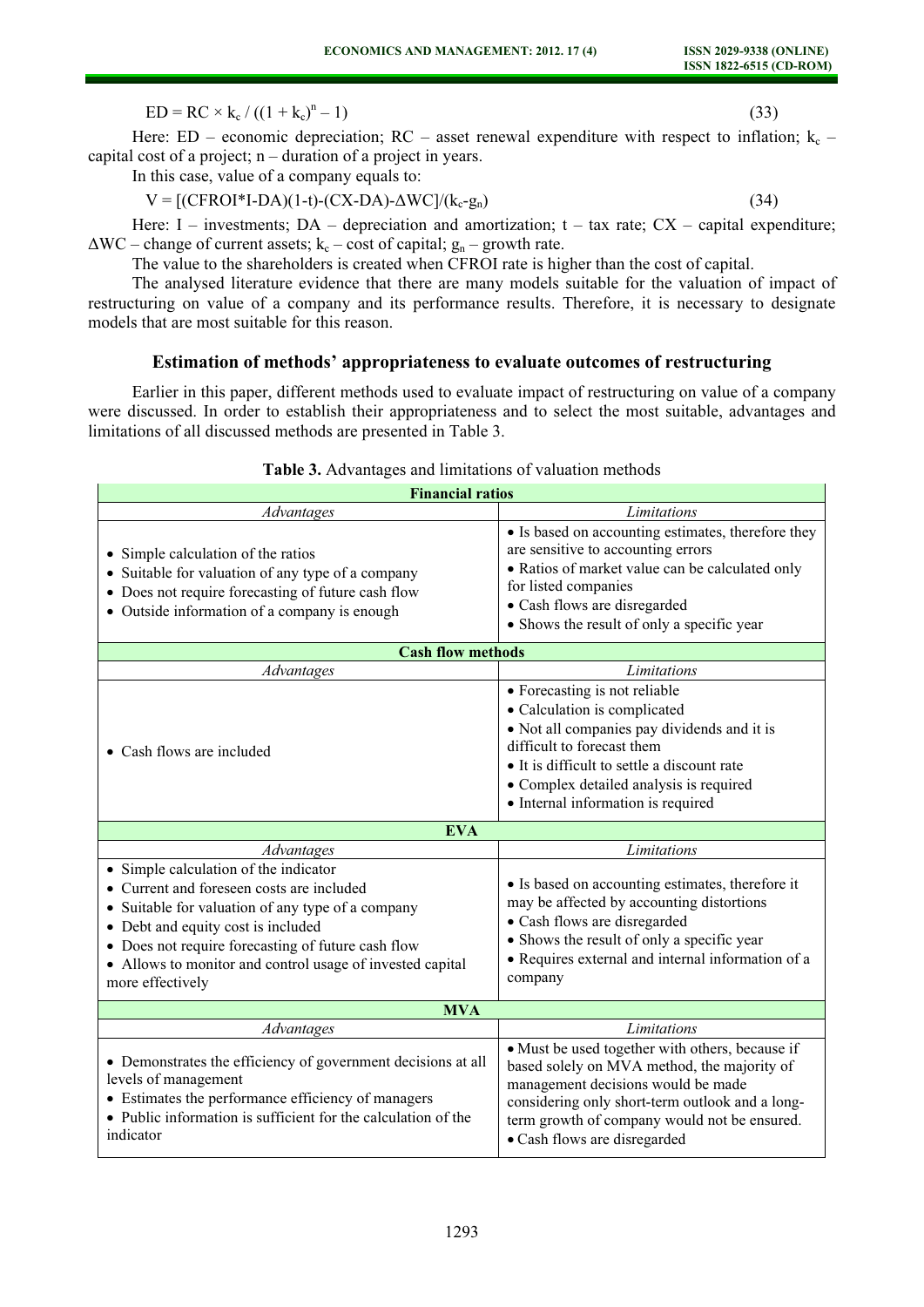| <b>CFROI</b>                                                                                                                                                                                                                                     |                                                                                                                      |  |  |
|--------------------------------------------------------------------------------------------------------------------------------------------------------------------------------------------------------------------------------------------------|----------------------------------------------------------------------------------------------------------------------|--|--|
| Advantages                                                                                                                                                                                                                                       | Limitations                                                                                                          |  |  |
| • Return on investment is evaluated                                                                                                                                                                                                              |                                                                                                                      |  |  |
| • The period impact on cash flow is evaluated                                                                                                                                                                                                    |                                                                                                                      |  |  |
| • Cash flow corrections are possible considering the inflation<br>rate<br>• Estimates impact of activities on maximizing value for<br>shareholders in the long run<br>• Public information is sufficient for the calculation of the<br>indicator | • Cost of raising and possessing of financial<br>resources is not included<br>• Complex calculation of the indicator |  |  |

#### Continuation of Table 3. Advantages and limitations of valuation methods

The analysis of advantages and limitations of all methods evidences that most of methods refer to profit or cash flow. First methods use accounting data and latter methods are based on forecasts, therefore they are often difficult to calculate. Moreover, their results may be obtained according to expected outcomes and therefore be not reliable. As a result, my conclusion is that traditional performance evaluation methods (financial ratios) and one of value based methods (EVA) have the most of advantages and are the most suitable to estimate impact of restructuring on value of a company and its performance results.

# Conclusions

The analysis of Lithuanian and foreign studies on the restructuring topic evidenced that scientists do not agree which method is the most suitable to evaluate the impact of restructuring on value of a company and its performance results.

The analysis corporate valuation methods evidenced that the most suitable methods for evaluation of restructuring impact are financial ratios and the EVA. These methods are chosen basing on several factors:

- The effect of restructuring is calculated on the basis of historical data and therefore methods based on forecast are not suitable;
- Financial ratios and EVA may be used for evaluation of any type of business;
- Financial ratios show the stability, and therefore their changes during restructuring process and after it show the effectiveness of the process.

#### References

- 1. Baek, J. S., Kang, J. K., Park, K. S. (2001). Economic shock, business group, and determinants of firm value and restructuring: evidence from the Korean financial crisis. Internet access: http://ebookbrowse.com/economic-shockbusiness-group-pdf-d341555138. [Access on 25 05 2011].
- 2. Beixin, L., Lee, Z. H., Peterson, R. (2006). An analytical approach for making management decisions concerning corporate restructuring // Journal of Managerial and Decision Economics. No. 27. Internet access: http://onlinelibrary.wiley.com/doi/10.1002/mde.1302/pdf. [Access on 16 05 2011].
- 3. Bergh, D. D., Lim, E. N. K. (2007). Learning how to restructure: absorptive capacity and improvisational views of restructuring actions and performance // Journal of Strategic Management. No. 29. Internet access: http://onlinelibrary.wiley.com/doi/10.1002/smj.676/pdf. [Access on 02 06 2011].
- 4. Bergh, D. D., Johnson, R. A., Dewitt, R. L. (2008). Restructuring through spin off or sell off: transforming information asymmetries into financial gain // Journal of Strategic Management. No. 28. Internet access: http://onlinelibrary.wiley.com/doi/10.1002/smj.652/pdf. [Access on 02 06 2011].
- 5. Bivainis, J., Rastenienė, A., Tamošiūnas, A. (2002). Įmonių restruktūrizavimo aspektai // Inžinerinė ekonomika. Nr. 4 (30).
- 6. Charitonovas, V. (2004). Įmonių bankroto prevencija. Metodologinis aspektas // Organizacijų vadyba: sisteminiai tyrimai. Nr. 30.
- 7. Christauskas, Č., Kazlauskienė, V. (2009). Modernių veiklos vertinimo sistemų įtaka įmonės valdymui globalizacijos laikotarpiu // Ekonomika ir vadyba. Nr. 14.
- 8. Dzikevičius, A., Michnevič, E., Ževžikova. (2008). Stochastinis verslo vertinimo modelis // Verslas: teorija ir praktika – Business: theory and practice. Nr. 9 (3).
- 9. Fieder, J. (2011). The art of restructuring debt under pressure. Financial restructuring of Oerlikon // 4th CFO Summit Emerging Europe & CIS. Internet Access: http://www.cfo-